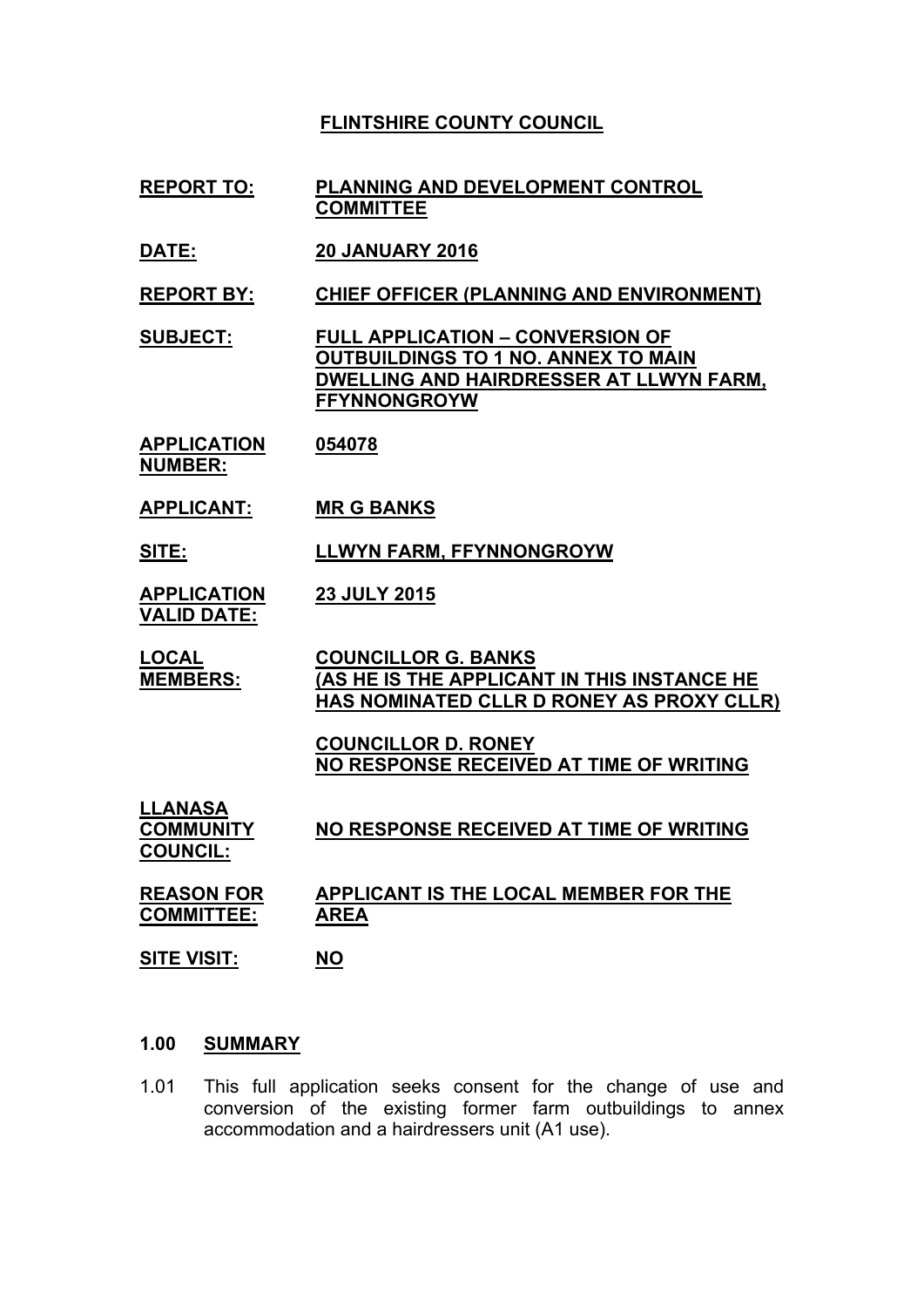# **2.00 RECOMMENDATION: TO GRANT PLANNING PERMISSION, SUBJECT TO THE FOLLOWING:-**

- 2.01 1. Time limit on commencement.
	- 2. In accordance with approved plans.
	- 3. No surface water to drain in to public sewerage system.
	- 4. Annex to remain ancillary to main dwelling.

Note to Applicant with regard to bats and breeding birds in compliance with Conservation of Habitats and Species Regulations 2010, the Wildlife and Countryside Act 1981, as amended and the Countryside and Rights of Way Act 2000.

## **3.00 CONSULTATIONS**

3.01 Local Member Councillor D. Roney No response received at time of writing.

> Llanasa Community Council No response received at time of writing.

### Welsh Water/Dwr Cymru

If minded to grant consent request condition regarding no drainage of surface water in to public sewerage system, in order to ensure no detriment to the existing residents or the environment or to Dwr Cymru Welsh Water's assets.

Natural Resources Wales

Advise that bats and birds are protected under the Conservation of Habitats and Species Regulations and the Wildlife and Countryside Act 1981, as amended and recommend that the ecologist be consulted with regard to the potential impact of the proposed development on the favourable conservation status on the population of bats. Request Guidance Note for Developers be issued with any consent.

## Rights of Way

Public Footpath 18 abuts the site but is unaffected by development. The path must be protected and free from interference from construction.

## **4.00 PUBLICITY**

#### 4.01 Site Notice Posted

No response received at time of writing as a result of this publicity.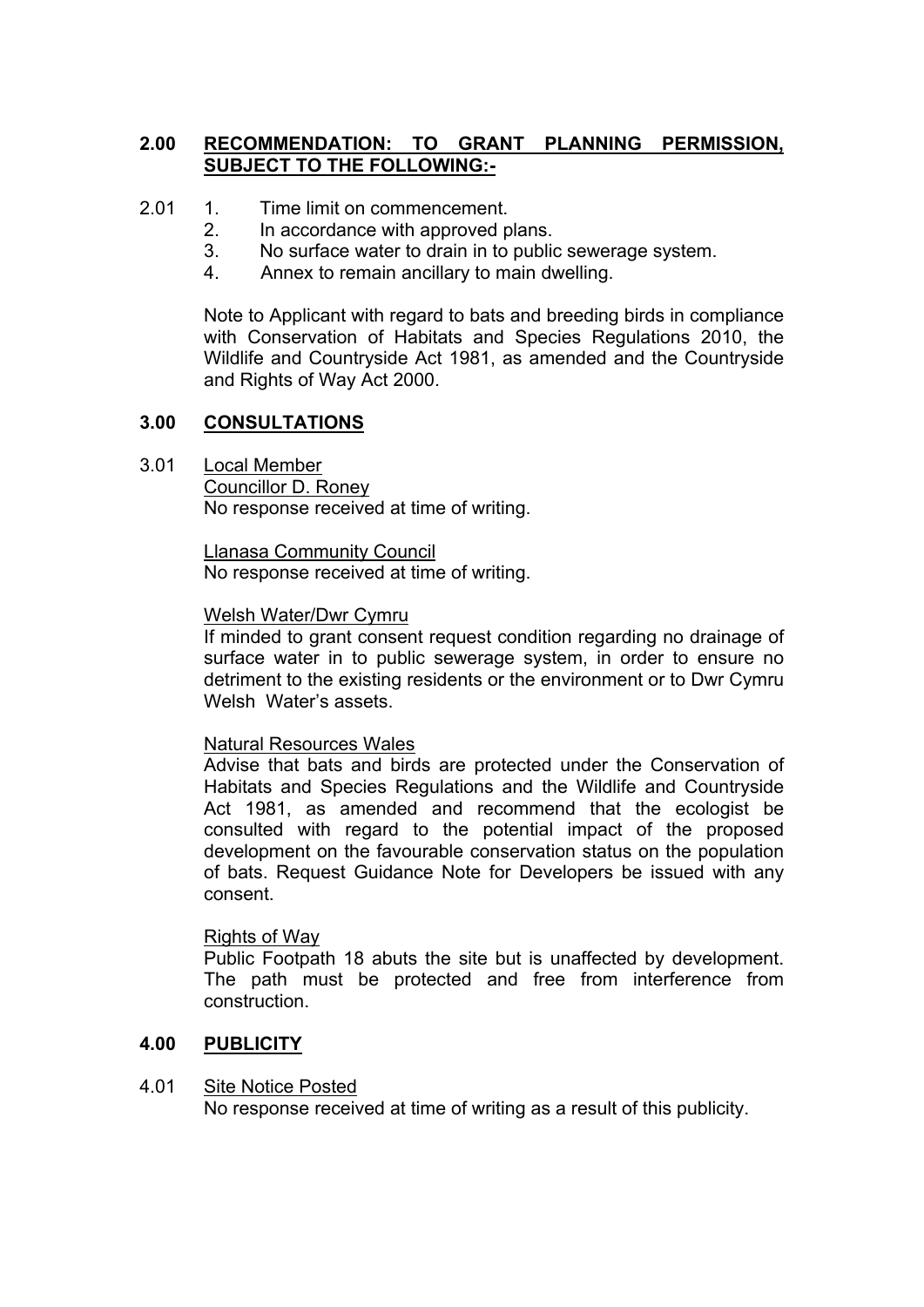# **5.00 SITE HISTORY**

5.01 None relevant.

## **6.00 PLANNING POLICIES**

6.01 Flintshire Unitary Development Plan GEN1 - General Requirements for Development. GEN 3 - Development in the Open Countryside. HSG7 - Change of use to Residential Outside Settlement Boundaries. HSG13 - Annex Accommodation. EWP17 - Flood Risk.

## **7.00 PLANNING APPRAISAL**

7.01 Proposal

This full application seeks consent for the conversion and change of use of an existing former agricultural outbuilding to provide one annex residential accommodation unit and one Class A1 hairdressers unit

7.02 Site

> The application site is outside the settlement boundary of Ffyonnongrowy, in open countryside as defined by the Flintshire Unitary Development Plan. Both national and local plan policy seeks to control new development in the open countryside to that restricted to essential workers, infill and conversion or reuse of existing buildings, as in this case, as such the proposal is considered to be compliant with the provisions of the relevant policies.

- 7.03 Policy HSG7 allows for change of use of non-residential buildings in the open countryside for residential conversion if it forms a subordinate part of a business re use, as in this case. In this instance the application seeks a change of use and conversion of the existing former agricultural building for part annex residential accommodation and part business use (hair dressers). Under this policy other criteria stipulate that the building is structurally sound, capable of conversion and the building has traditional architectural and historic features.
- 7.04 The application was originally submitted without a structural report, to enable assessment and compliance with policy HSG13, which led to a delay in the consideration and subsequent referral of the application to Committee. This Structural report has subsequently been submitted and confirms that in general terms the building is capable of taking the scheme of conversion and reuse as proposed.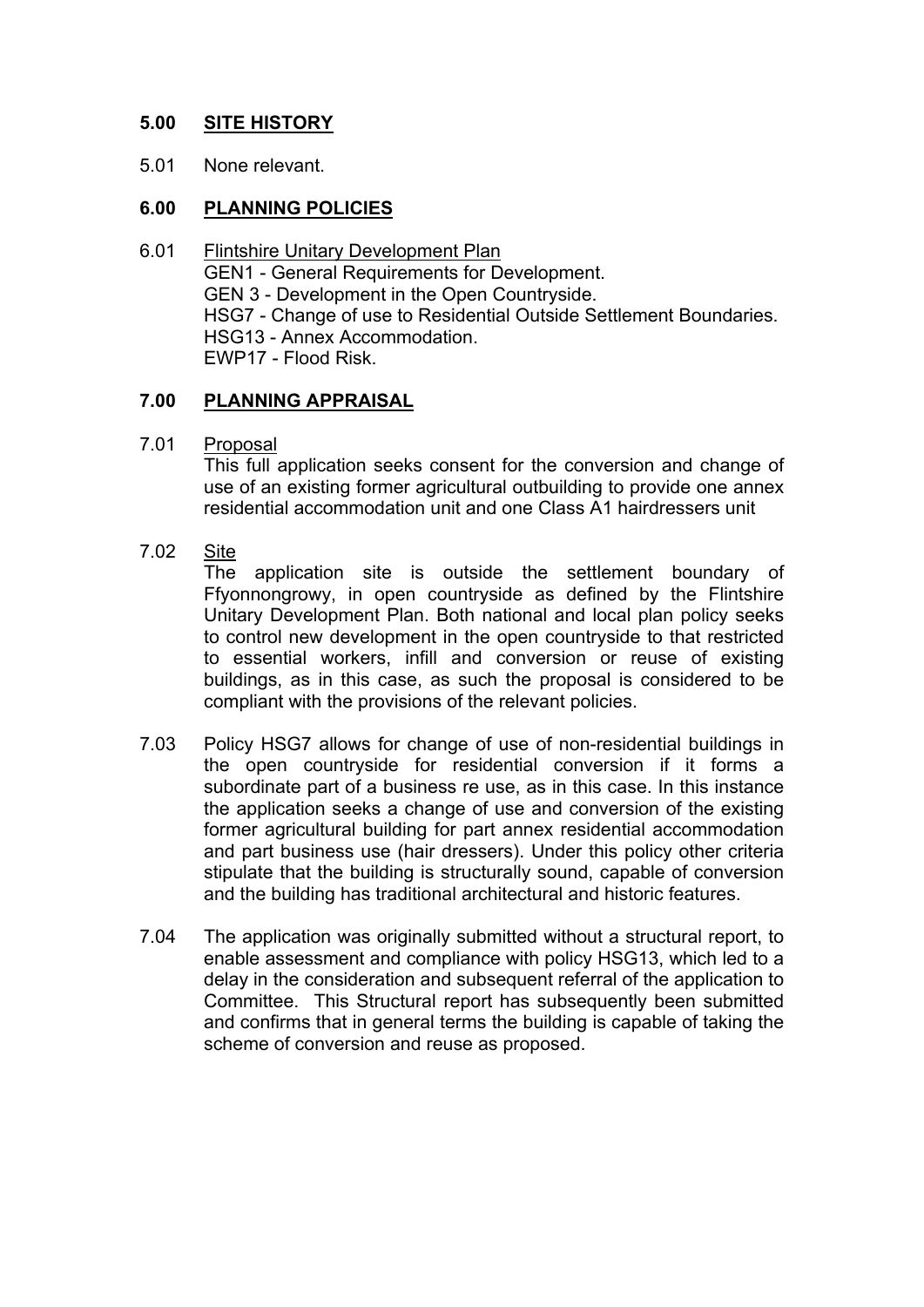- 7.05 A small area of the fabric of the building will require demolition and the whole of the building will require an insulated screed over the existing concrete slab, a damp proof course and to make good to existing window openings and roof. The amount of work envisaged is considered to retain the character and design of the building and allows a suitable reuse for annex accommodation under policy HSG13 and a business premises, compliant with policy HSG7.
- 7.06 The former agricultural outbuilding is set in a courtyard arrangement opposite to the former farm house. The site has a commercial yard to the rear of the proposed unit, separated by a wire fence. The site is close to the village of Ffynnongroyw and this development would form a sustainable development in terms of its proximity to the village and add to the facilities of the village.
- 7.07 The existing buildings are single storey of low linear form, constructed of brick and have a predominantly slate roof. The scheme proposes to utilise the main fabric of the existing building, but does involve a small amount of extension of the roof line above the existing very low former pig sty area. It also proposes to use the existing openings for the proposed doors and windows to serve both units and make good where appropriate, with matching materials.
- 7.08 The existing vehicular access is proposed to serve the existing property, the annex accommodation and the hair dressers. There are no highways objections to the scheme and the parking provision shown by the applicant is acceptable.
- 7.09 As the proposal involves the change of use and conversion of buildings which have the potential to host protected species such as bats and birds I have consulted with Natural Resources Wales and the County Ecologist to ensure that these species and their habitat are appropriately safeguarded. The ecologist has considered the application and has confirmed that due to the nature of the existing building being single storey, open (therefore drafty) it has low potential for bats, despite the adjacent woodland habitat, it is suggested that a note to applicant with regard protected species is attached to any consent granted.
- 7.10 Natural Resources Wales have also been consulted as the site lies within a flood risk area, but they have raised no issues. Dwr Cymru/ Welsh Water have responded that any surface water from any increase in the roof area of the building or impermeable surface within the curtilage shall not drain to the public sewerage system.
- 7.11 A Public Footpath 18 abuts the site, but is unaffected by the development. The path must be protected and kept free from interference from the construction.